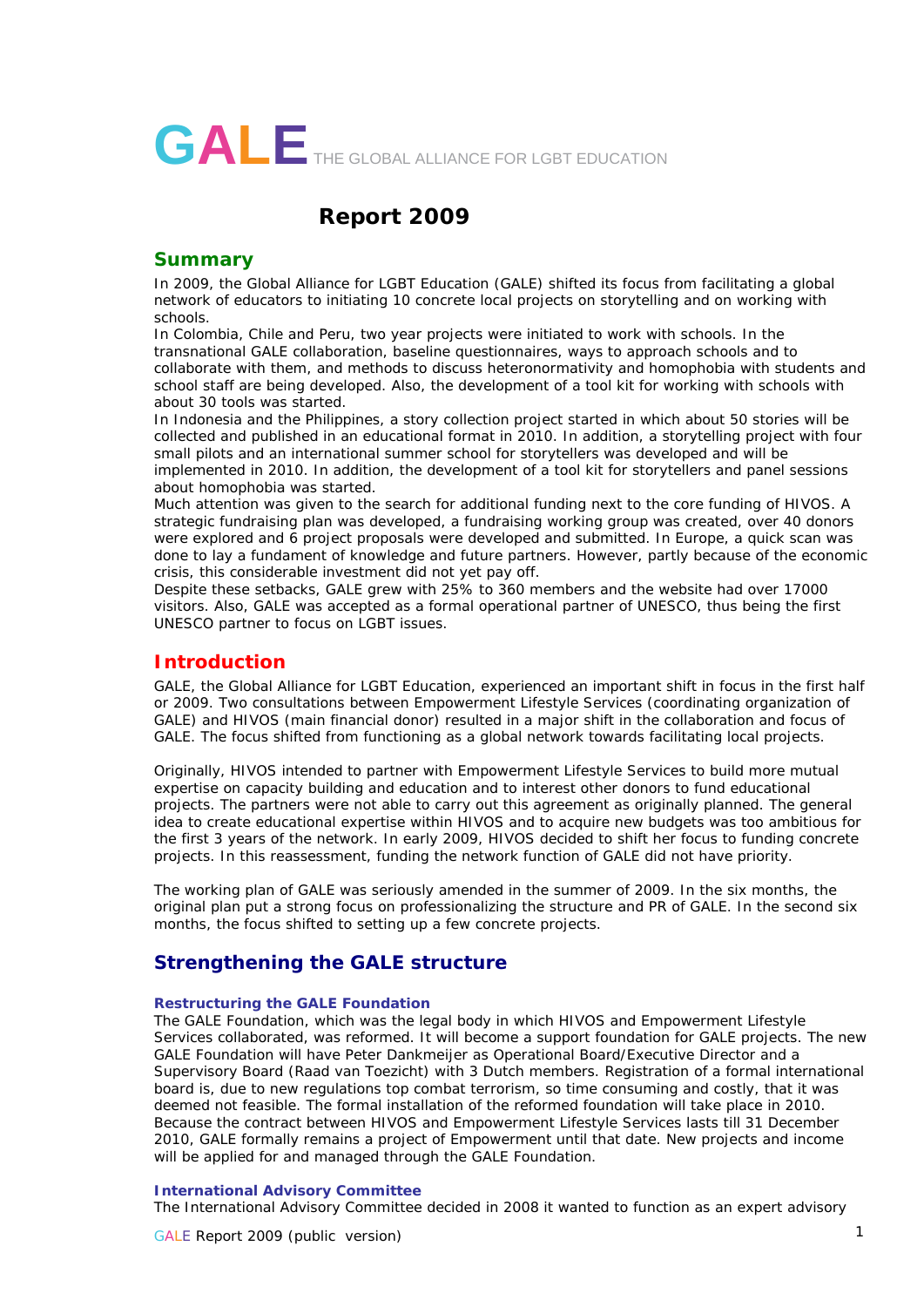body. Because of the new focus on funding concrete local projects, there is no budget to convene the International Advisory Committee in live sessions. After the restructuring of the Foundation and the member's participation in 2010, attention will be given to a new position of the International Advisory Committee.

#### **Alliance member's participation**

The number of members of GALE grew from 261 to 360 (99 new members), a growth of 25%. The growth of Brazilian members is still continuous, but in the later part of 2009 also new members from Europe registered (due to the European quick scan) and some African members joined. In 2010, the GALE website will have a slight overhaul to facilitate more member participation.

#### **Fundraising**

A fundraising working group was created, which worked very actively on making an overview of 40 potential funds for GALE, possible projects angles and deadlines. Based on this assessment, a fundraising plan was developed. In the fundraising plan, 3 main strategies are set out. In Europe, the main budgets should come from European funds. The focus of this budget line is schools and storytelling. In Asia and Latin America, the focus is storytelling and school respectively. In Africa, the media-project will not get a follow-up and a new strategy needs to be developed. Basic storytelling combined with capacity building of LGBT communities seems to be the most useful approach. Potential donors and partners still need to be explored before a sound funding strategy can be developed.

In most countries, a need was voiced to connect storytelling projects and capacity building with a stronger political emphasis. To meet this need, the concept of mapping the Right to Education was developed.

# **Internet-based knowledge sharing**

Empowerment attempted to recruit volunteers to maintain the website: news, calendar, GALE Update and LGBT Education. This was not yet successful. The professional editor of the website started to change sex in late 2009; as a result of this and of the shift in focus, the news on the website was kept less up to date than in the first semester.

The website had 17462 visitors, viewing 78491 pages in 2009. The information for members, the quick scan forms and the world map/country pages were the most visited pages. 53 news articles and 36 background articles were published and translated in English, Spanish and French. In the second part of 2009, the web moderator put less energy in news articles and more in updating the country files on the world map. The world map will be updated and more interactive in 2010.

The edu system was evaluated and will be put off-line; it does not work adequately and costs too much time to maintain. Asking a real monetary contribution to GALE is not a realistic option: most members in the South cannot afford it and the administration and transfer costs are to high to make it worthwhile.

Empowerment developed several proposals to acquire funding for documenting good practices on the website (especially on schools and peer education).

Based on feedback from several projects and results from the quick scan, GALE started to think about a more direct link between interaction on the website and within GALE, education issues and political activism, which is the prime interest of local LGBT groups. This process resulted in the development of a strategy to monitor the Right to Education and Training, a start with the revision of the website and the development of a project proposal for further implementation of this monitoring.

## **Monitoring the Right to Education and Training**

Empowerment developed a project proposal in which the existing quick scan is combined with monitoring the Right to Education and Training. This proposal has the following elements:

- $\Box$  GALE expands its mapping of existing educational interventions to monitoring the legal and social implementation of the Right to Education and Training. The Yogyakarta Principles are used as the legal background for this. The mapping is done by dissemination of an online survey.
- GALE reports on the mapping results by publishing summaries on country pages, which can be found by clicking on the world map on the GALE website.
- $\Box$  With more funds the currently available, GALE would speed up this process by recruiting country reporters and assisting them to do the mapping and report on it. The results can also be used as input in the UPR Reviews.
- □ Also, country or state think tanks could be established to more continuously monitor the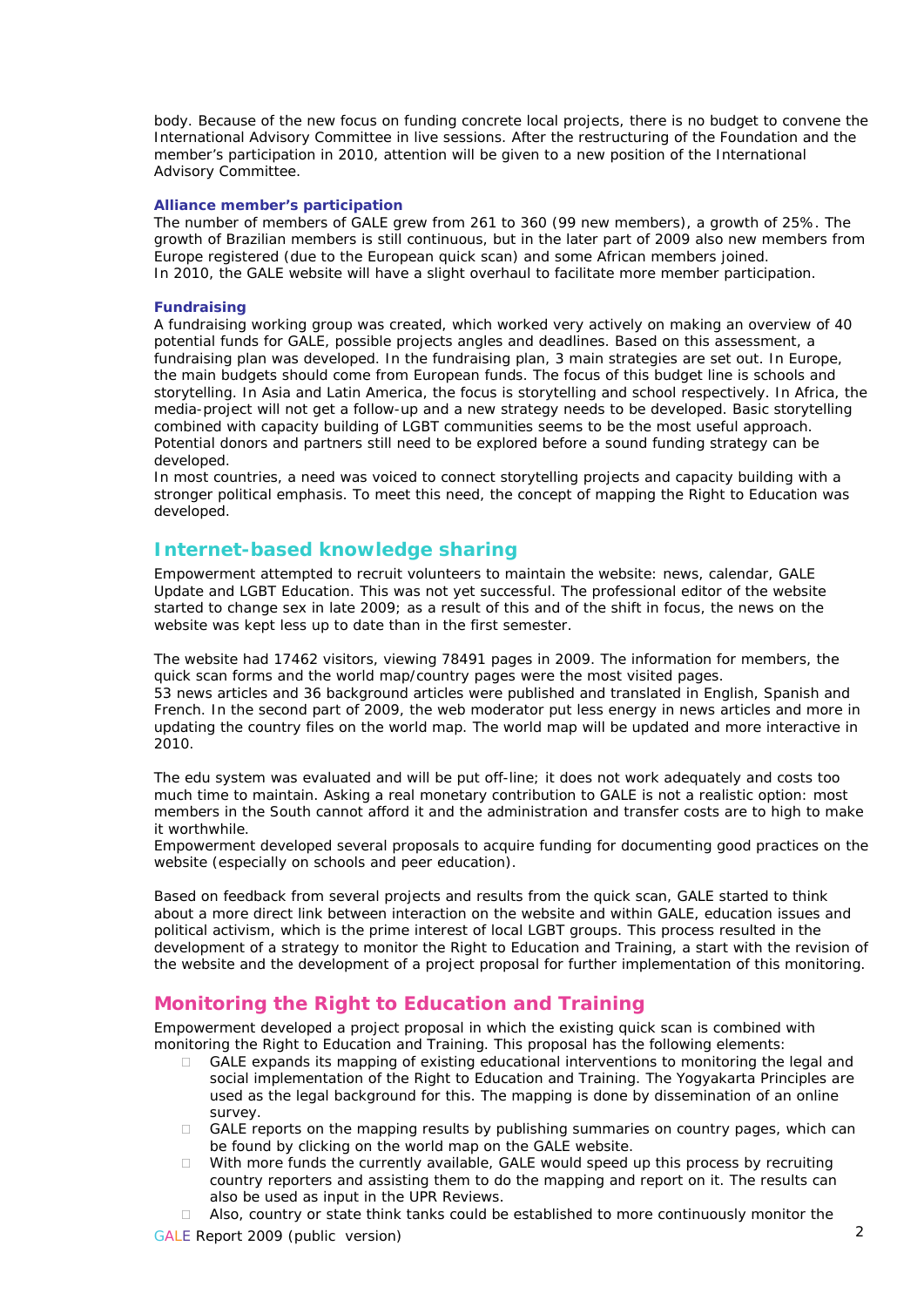proper implementation of the Right to Education and Training, advocate for improvement and connect local partners to develop local strategies and projects. A stepping stone to create such groups could be to organize local "Tea and Cake" Sessions, an idea which was explored by International Advisory Committee member Daniel Witthaus in Australia.

Collaboration was sought with Education International (the world umbrella federation of teacher trade unions). A proposal for substantial funding was made and submitted. There has been some discussion about the possibility of supporting education paragraphs in the UPR reviews.

To enable GALE to start working on monitoring the Right to Education and Training while there is no proper funding yet, Empowerment edited the online quick scan survey to this end. The survey was re-translated in several languages. We started to fill the country pages on the world map with information. This process needs to be finalized in 2010.

Empowerment started to carry out the quick scan/Right to Education Monitor in Europe. In 2009, 140 contacts were identified and the preliminary results were presented at the ILGA Europe conference. This mapping is important to have a basis of information and partners to support future project proposals to EU funding agencies. The European quick scan will be finalized in 2010.

# **Teacher Training and Safer Schools**

Empowerment started with the development of a toolbox for local projects dealing with schools and teacher training. In 2009, an outline was made and a start was made with writing first drafts. It is expected that the toolbox will be finished in late 2010.

With APROFA in Chile, Colombia Diversa in Colombia and PACT Peru contracts were made to implement two year school projects.

The three partners will collaborate on a number of concrete common issues:

- 1. They will develop questionnaires which are partly the same and contain questions that allow for scientific cross-cultural comparison. The questionnaires serve to explore the situation in schools and to do baseline research before starting innovation processes.
- 2. They will develop, monitor and evaluate ways to approach schools and to collaborate with them.
- 3. They will develop ways to interactively and effectively discuss heteronormativity and homophobia with students, school staff and (if possible) parents
- 4. They will evaluate the working processes in the collaboration
- 5. They will collaborate on follow-up plans to enhance the experiences or/and promote the transfer to other schools.

These projects will result in input for a reviewed toolbox and evidence based methods. Empowerment will function as a advising and diffusion partner in these projects.

Empowerment attempted but was not yet successful in acquiring funding for a documentation project to analyze and rate the success of existing school and teacher training projects and interventions.

## **Storytelling**

The Ardhenari Institute developed a method to collect stories and use these as illustrations of (challenges to proper implementation of) the Yogyakarta Principles (additional funding by Tides Foundation, collaboration with ISIS Manila). The project started in the summer of 2009 and in the fall, the project partners started to collect about 50 stories, of L, G, B and T members of diverse regions and communities. The project will be finalized in 2010.

A Grundvig proposal by Empowerment and four organizations from Poland and the Baltic States to develop storytelling peer education methods failed to get funded.

Empowerment collected good practices on peer LGBT storytelling and started the development of a guide to create local GALE peer education groups and a training for volunteers. In addition, in the working plan of 2010 a concrete plan for 4 storytelling projects and a global exchange in a summer school on storytelling was developed. Explorations were done on the location for the summer school. After a discussion with the organizers of the Universités d'Eté Euro-Méditerranéennes des Homosexualités (UEEH), which annually takes place in Marseille, France; it was decided to organize the summer school in collaboration. Empowerment started with the development of a funding proposal to the EU Youth in Action Fund and to seek collaboration with IGLYO on this and future work with young people.

GALE Report 2009 (public version) 3